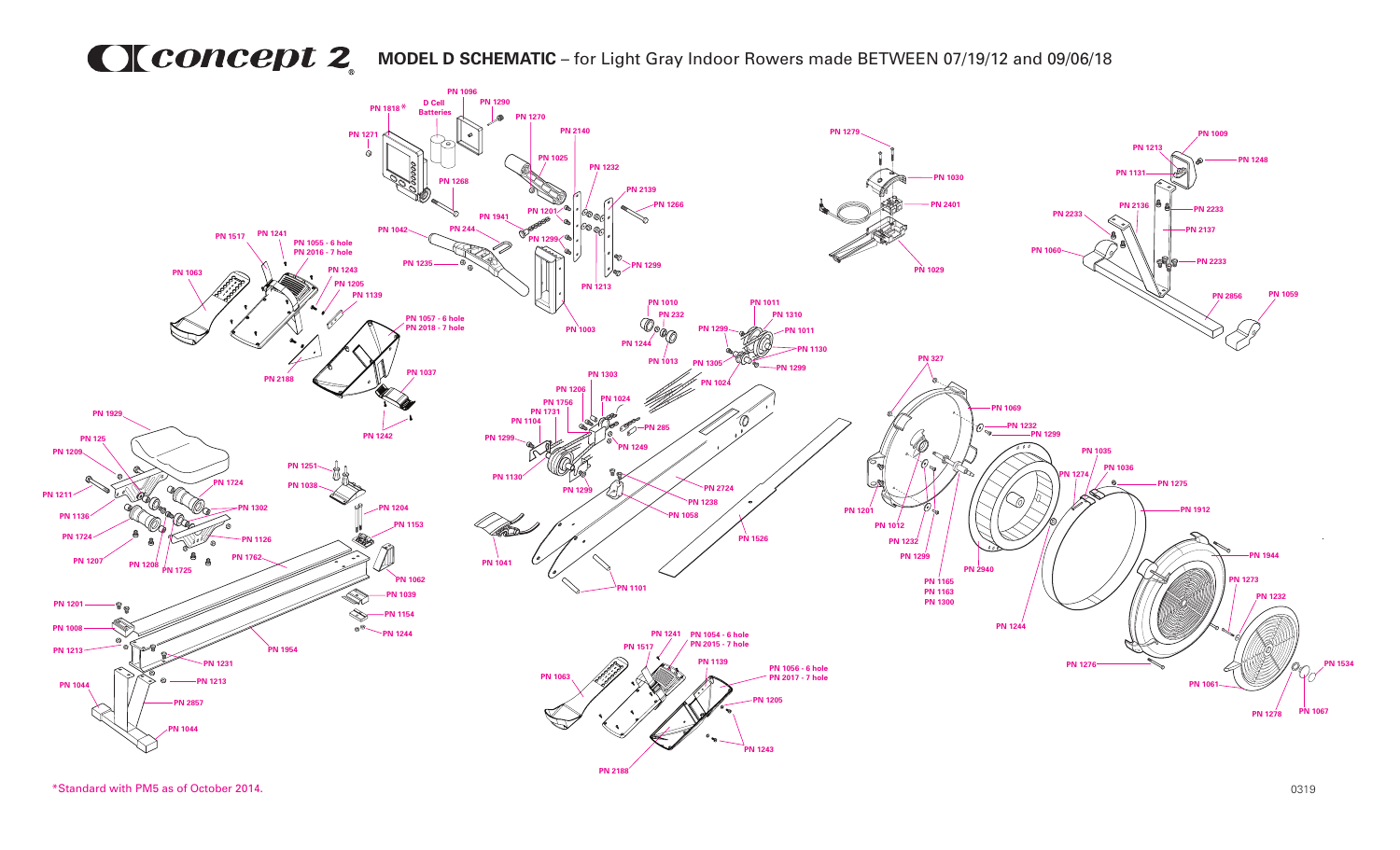## **MCONCEDU2** MODEL D SCHEMATIC – for Light Gray Indoor Rowers made BETWEEN 07/19/12 and 09/06/18

| PN   | Description                                |
|------|--------------------------------------------|
| 125  | Washer 3/8                                 |
| 232  | Bearing R8 ZZ B/C/D/E                      |
| 244  | U Bolt                                     |
| 285  | <b>Chain Connector Small</b>               |
| 327  | Nut #10 SS                                 |
| 1003 | Chain Guide                                |
| 1008 | Rear Bumper                                |
| 1009 | End Cap                                    |
| 1010 | <b>Bearing Cover</b>                       |
| 1011 | <b>Shock Cord Pulley</b>                   |
| 1012 | 17mm Bearing Rubber Cup                    |
| 1013 | R8 Bearing Cup                             |
| 1024 | Chain Idler Pulley                         |
| 1025 | Monitor Arm Black                          |
| 1029 | <b>Generator Base</b>                      |
| 1030 | <b>Generator Cover</b>                     |
| 1035 | Perf Connector Screw Side                  |
| 1036 | Perf Connector Nut Side                    |
| 1037 | <b>Compression Member</b>                  |
| 1038 | <b>Upper Hanger Plastic</b>                |
| 1039 | Lower Hanger Plastic                       |
| 1041 | Mouse                                      |
| 1042 | Handle                                     |
| 1044 | Rear Foot D2/E                             |
| 1054 | Foot Stretcher Cover Right - 6 Screw Holes |
| 1055 | Foot Stretcher Cover Left - 6 Screw Holes  |
| 1056 | Belly Right Foot Stretcher - 6 Screw Holes |
| 1057 | Belly Left Foot Stretcher - 6 Screw Holes  |
| 1058 | Handle Hook Model D2/E                     |
| 1059 | Footcaster Right                           |
| 1060 | <b>Footcaster Left</b>                     |
| 1061 | Damper D2 / E                              |
| 1062 | Monorail Bolt Support                      |
| 1063 | Flexfoot Grey D2/E                         |
| 1067 | Hub Cap Model D2/E                         |
| 1069 | Flywheel Cover Back D Gray                 |
| 1096 | <b>Battery Door PM5</b>                    |
| 1101 | Hanger Shaft Threaded                      |
| 1104 | <b>SCAM</b>                                |
| 1126 | Seat Carriage Right                        |
| 1130 | Axle Shock Cord/Chain Idler Pulley         |

| <b>PN</b> | Description                                    |
|-----------|------------------------------------------------|
| 1131      | End Cap Hook                                   |
| 1136      | Seat Carriage Left                             |
| 1139      | <b>Reinforcing Bracket</b>                     |
| 1153      | Upper Die Cast Hanger                          |
| 1154      | Lower Die Cast Hanger                          |
| 1163      | Sprocket Quiet 14 Tooth D/E                    |
| 1165      | Axle D/E                                       |
| 1201      | Buttonhead Screw 1/4 - 20 x 3/4 SS Patch C/D/E |
| 1204      | Screw 3/8 - 16 x 5.5 ZP GR5                    |
| 1206      | <b>Traveling Pulley Screws</b>                 |
| 1207      | Screw SL HWMS 10/24 x 1/2 Patch                |
| 1208      | Screw 3/8 - 16 x 1.25 Low Profile SH           |
| 1209      | Nut 3/8 - 16 BC Nylock                         |
| 1211      | Screw 3/8 - 16 x 4.5 BC                        |
| 1213      | Nut 1/4 - 20 ZP                                |
| 1231      | Buttonhead Screw 1/4 - 20 x 1/2 SS Patch C/D/E |
| 1232      | Fender Washer 1/4 x 1 1/4 BX                   |
| 1235      | Nut 1/4 - 20 Nylock SS                         |
| 1238      | Socket Screw 1/4 - 20 x 3/8                    |
| 1241      | $10 \times 1/2$ TFS screw                      |
| 1242      | $10 \times 3/4$ TFS screw                      |
| 1243      | 1/4 - 20 x 5/8 HCS GR .5 ZP                    |
| 1244      | Nut 3/8 - 16 ZP Nylock Zinc                    |
| 1248      | Screw 1/4 - 20 x 3/4 SS Buttonhead C/D/E       |
| 1249      | 1/4 Nylock Jam Nut                             |
| 1251      | Poly Rivet                                     |
| 1266      | HSC $3/8 \times 4$ SS                          |
| 1268      | HCS 3/8 x 3 SS Waxed                           |
| 1270      | Nylock 3/8 - 16 SS                             |
| 1271      | Hexnut 3/8 - 16 SS                             |
| 1273      | Damper Screw 10 x 3/4 Pan PH Type B SS         |
| 1274      | Pan PH #6 x 2 SS                               |
| 1275      | #6 Nut Stainless Steel                         |
| 1276      | Flywheel Cover Bolt 10 x 3 Pan PH SS           |
| 1278      | Wave Washer                                    |
| 1279      | #8 Pan Head Phillips SS Screw                  |
| 1299      | 6 Lobe Screw 1/4 - 20 x 1/2 SS                 |
| 1300      | 17mm Bearing                                   |
| 1302      | Seat Spacer                                    |
| 1303      | <b>Traveling Pulley Spacer</b>                 |
| <b>PN</b> | Description                                    |

| 1305 | <b>Idler Pulley Spacer</b>                          |
|------|-----------------------------------------------------|
| 1290 | Thumbscrew Battery Door                             |
| 1299 | 6 Lobe Screw 1/4 - 20 x 1/2 SS                      |
| 1310 | <b>SC Pulley Spacer</b>                             |
| 1517 | Footstrap with Buckle (one per side)                |
| 1526 | Return Mechanism Cover                              |
| 1534 | Hubcap label                                        |
| 1724 | <b>Top Roller</b>                                   |
| 1725 | <b>Bottom Roller</b>                                |
| 1731 | <b>Shock Cord</b>                                   |
| 1756 | Traveling Pulley Assy C/D/E                         |
| 1762 | Track/Tape Assembly w/Rivet                         |
| 1810 | Logcard with Sleeve - for PM3 or PM4 (not shown)    |
| 1818 | PM5 Monitor D/E/Dynamic*                            |
| 1874 | PM3 Monitor RoHS (not shown)                        |
| 1912 | Outlet Perf w/Connectors and Screw Assy. D          |
| 1929 | Seat Top w/Screws                                   |
| 1941 | Nickel Chain with Connector and Swivel C/D/E        |
| 1944 | Fan Cover Assy. D                                   |
| 1954 | Monorail Assy D w/Track                             |
| 2015 | Foot Stretcher Cover Right - 7 Screw Holes          |
| 2016 | Foot Stretcher Cover Left - 7 Screw Holes           |
| 2017 | Belly Right Foot Stretcher - 7 Screw Holes          |
| 2018 | Belly Left Foot Stretcher - 7 Screw Holes           |
| 2136 | Leg Front Short D                                   |
| 2137 | Leg Front Long D                                    |
| 2139 | Gray Right Guide Bracket                            |
| 2140 | Gray Left Guide Bracket                             |
| 2188 | Internal Brace Foot Belly D/E                       |
| 2233 | Screw 6 Lobe 1/4 - 20 x 3/4 SS Epoxy Patch          |
| 2401 | Sensor Coil                                         |
| 2724 | Box Frame D2                                        |
| 2856 | Front Foot w/Casters                                |
| 2857 | Rear Leg Model D2 w/Feet                            |
| 2940 | Flywheel Assembly (machines made 10/30/06 or later) |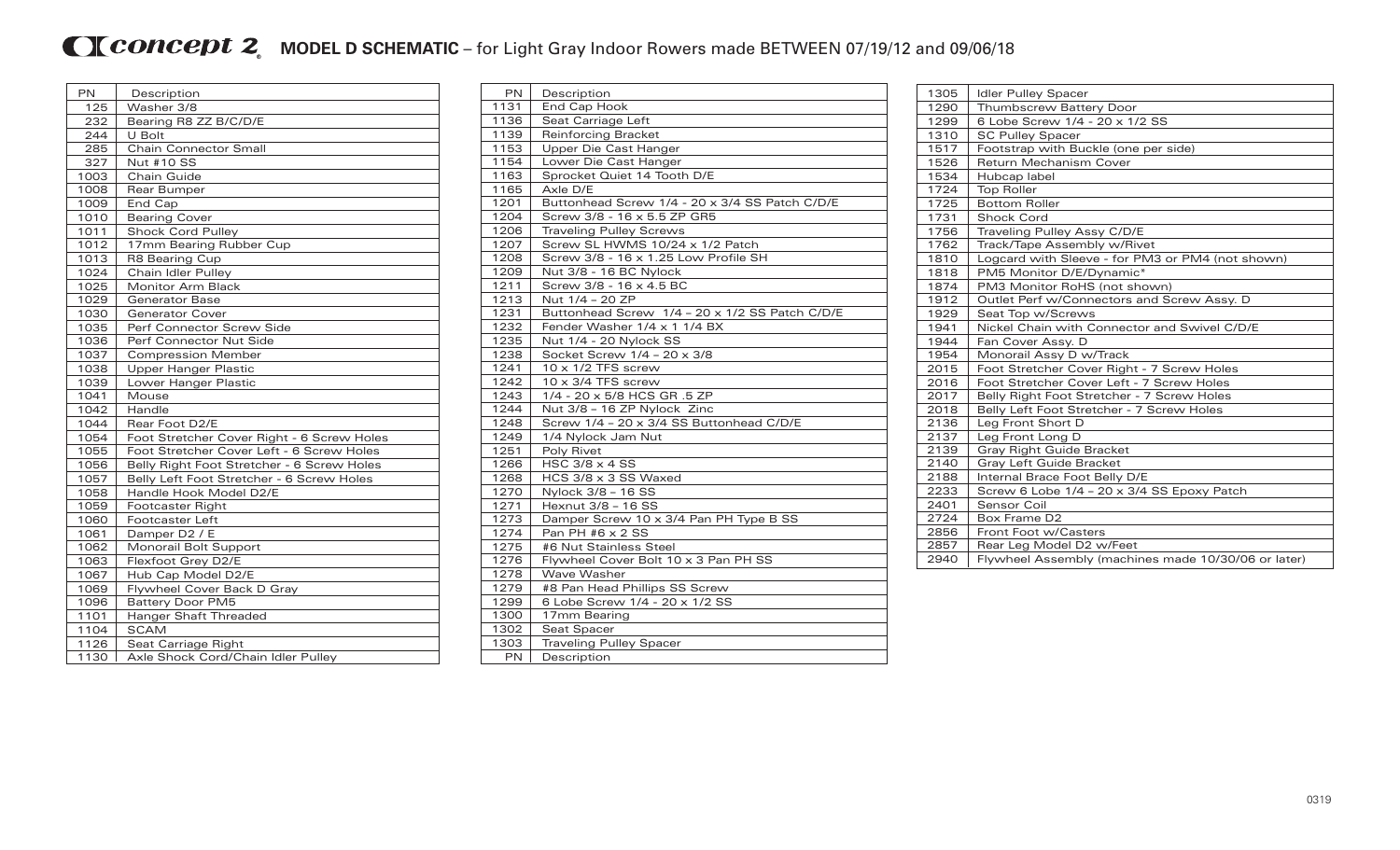## **MCONCEDU 2** MODEL D SCHEMATIC – for Light Gray Indoor Rowers made AFTER 09/07/18



\*Standard with PM5 as of October 2014. 0319